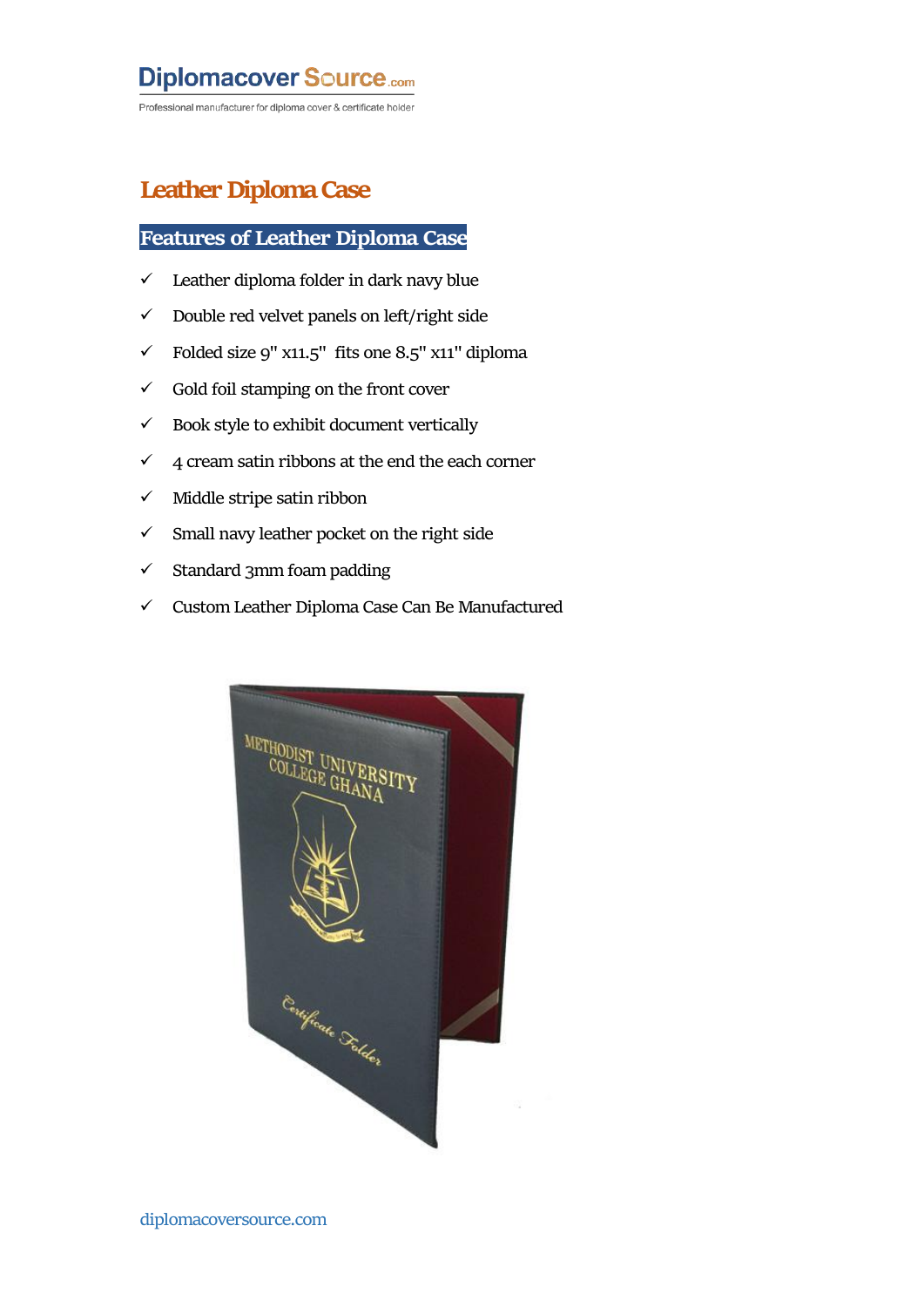## **Diplomacover Source.com**

Professional manufacturer for diploma cover & certificate holder

#### **Introduction of Leather Diploma Case**

This [diploma](http://www.diplomacoversource.com) holder leather is vegan, eco-friendly, thick and sturdy, it can protect your diploma, certificate or award the perfect place to display your achievements. Each navy blue cover has a striking satin finish leatherette exterior, with 3mm of padding to protect the precious contents. The folder opens to reveal double velvet panel in red to further highlight your document or diploma. The unique middle stripe satin ribbon will add elegance to your covers. And the pocket on the right panel allows double documents to be secured by the textured leather. The affordable and elegant leather diploma [cover/folder](http://www.diplomacoversource.com/products/leather-diploma-case.html) is available in  $6"x 8, 7"x 9", 8"x10", 8 1/2"x 11"$  and  $11"$ x 14" sizes, or with a personalized size. Choose your size based on themeasurements of your diploma for a precise fit. Each piece arrives ready to use in a protective acetate sleeve. Sometimes customer need to use courier shipping for a easy handle of their leather diploma case, we cooperated with FedEx, DHL, TNT etc express company to guarantee your fast delivery time.